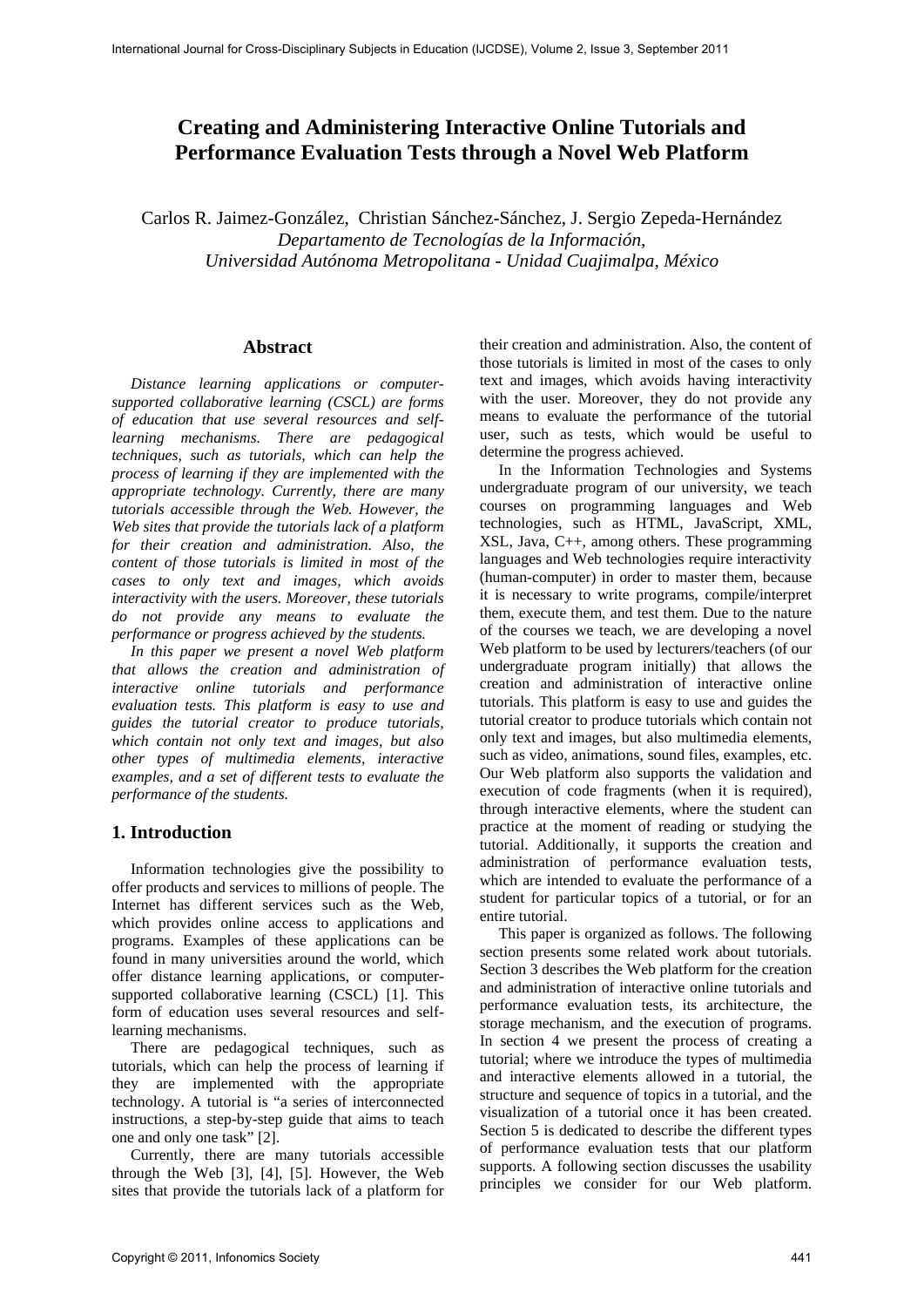Conclusions are presented in section 7. Finally, section 8 presents our future work.

# **2. Related work**

This section presents some related work. There are very few papers focused on tutorials, and we have not found any related work or development of a platform for the creation and administration of interactive online tutorials, nor about performance evaluation tests in this field.

There are Web sites to generate simple tutorials, such as *LiveJournal* [6], which offers "how to" tutorials. However, the tutorials that can be generated are very simple in its content (HTML); the Web site does not guide the user to develop the tutorial; it is not easy to be used by any user, because it requires the use of some HTML tags; and additionally, once the tutorial has been created, it cannot be administered. *LiveJournal* is closer to be an HTML generator rather than a tutorial creator.

Aguilar et al. [7] carried out a study of an intelligent tutorial for teaching maths (sums and subtractions), but it was focused on the verification and validation of the system. The aim of the system is to personalize the teaching process based on the features or skills of every student. The system uses artificial intelligence (fuzzy logic and multi-agent systems), in order to generate plans of activities for the students, monitor them, and plan them again if necessary. The activities of a tutorial are presented with multimedia elements in order to be easy to learn. The tutorial also allows storing the student evaluations, and sending them to the administrator, so the progress of the student can be measured.

The verification of the system is carried out through a series of tests: verifying that all its parts work independently (unit testing); putting all the parts together and verifying that they still work (integration testing); and finally, the system is verified as a whole (system testing). The validation of the system is carried out in two ways: qualitative (evaluating performance and usability), by recording the users of the system and keeping track of the mouse movements while they were using the tutorial; and quantitative through a series of statistics, where they compared the answers of the system against to the answers of experts. However, this study is only focused on one tutorial for pre-school and primary school children.

The Open Universities Australia (OUA) company worked on a project called Tutorial Support Management (TSM), which was intended to provide the same quality in teaching and learning, but through the use of online facilities. The disciplines included in this project were accounting, computer studies, criminology, business, internet studies, arts and primary education. TSM brought advantages, such as the improvement of student retention,

performance and satisfaction. The seven key elements of the TSM model were reported in [8] by Lynch and Paasuke, and they are the following: 1) Lowering the student: tutor ratio in high enrolment units; 2) Determining the required number of tutors, the means for identifying and contracting the tutors; 3) Organizing and delivering paid tutor training in online student-centered discussion (OSCD); 4) Preparation of Tutor guides by Course Coordinators to be provided to tutors; 5) Tutor facilitation of weekly, structured asynchronous content-related online student centered discussions, as well as other means of support such as email; 6) Tutors to maintain a log of activities; 7) The employment of a TSM Project Manager and Online Tutor Supervisor to offer coordination and support to Providers implementing the TSM model and to review the results of these activities.

The paper by Lynch and Paasuke [8] demonstrates that there are effective methods for distance education. It also gives evidence of the need of a system/platform to make easy the process of learning in the key elements. Such system or platform does not exist.

# **3. The Web platform**

Our platform allows the creation and administration of interactive online tutorials, and performance evaluation tests. It is accessible through the Web, and allows storing different types of resources (elements) as part of a tutorial. Additionally, it allows including interactive elements, which can be executed online. In the following subsections we will give more details.

# **3.1. The architecture**

The architecture of our platform has three main components, which are described below and shown in Figure 1.

**Web interface for the administrator and the tutorial creator.** Through this Web interface, the user (administrator or tutorial creator) can have access to the main functionality of the platform (according to the user rights and permissions). An *administrator* is the most powerful user, who has all the rights and permissions in the platform. A *tutorial creator* is a user that is able to create tutorials and performance evaluation tests, and administer them.

**Administration module.** This module is intended for the administration of tutorials. It allows four important actions. a) *User accounts administration*, which controls the access to the platform and specifies the rights and permissions for every user: *administrators*, *tutorial creators (lecturers)*, and *tutorial users (students)*. b) *Storage controller*, which handles the disk space where the tutorial resources will be stored. c) *Execution controller*,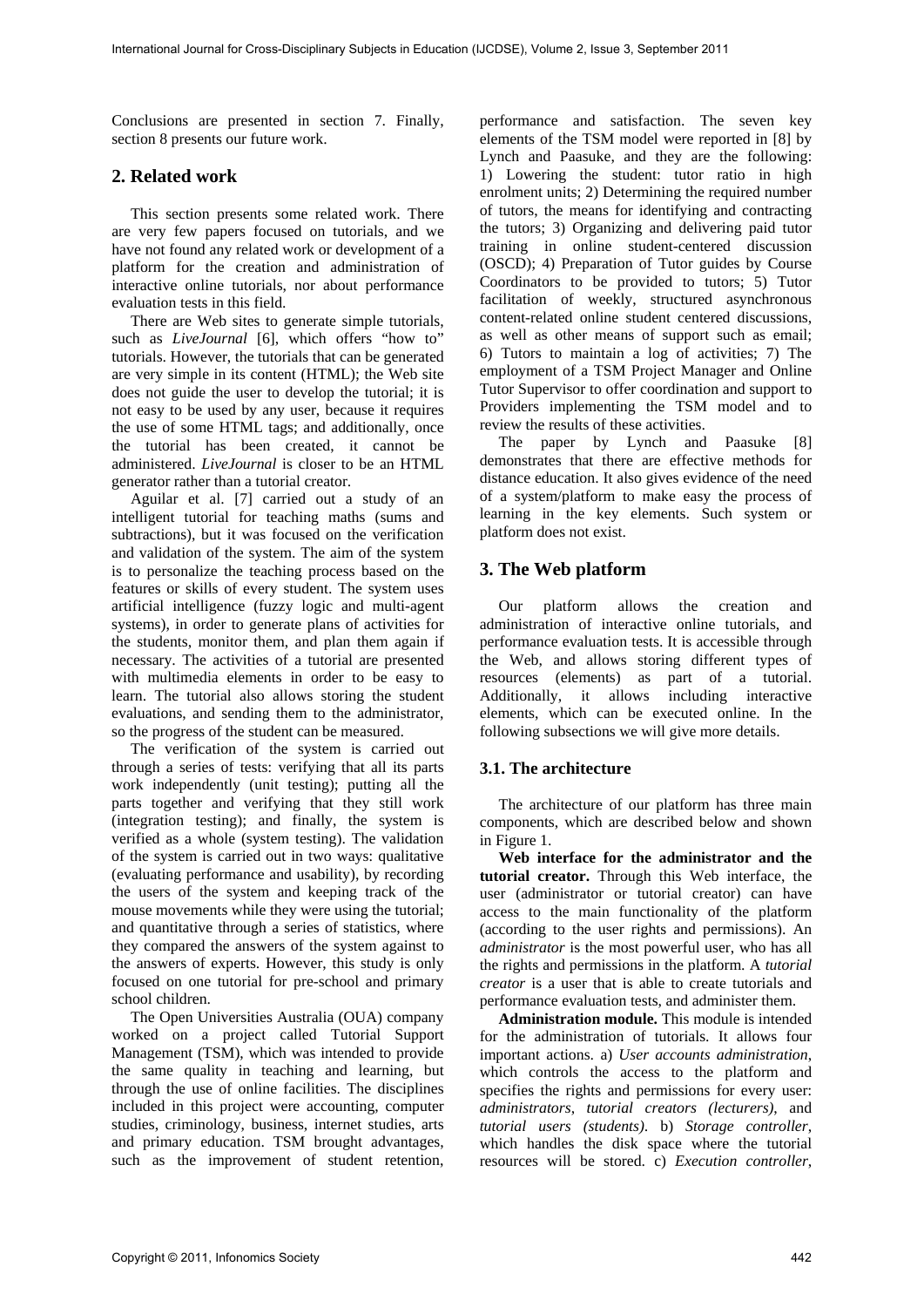which controls where the different components (interactive elements) will be executed. d) The actual *interface for creating tutorials*.

**Creation module.** The purpose of this module is the creation of tutorials. Through this module, the tutorial creator user can actually create a tutorial by assembling the different multimedia and interactive elements allowed by the platform. The creation of the tutorial is guided and validated by the creation process, which is explained in section 4. The creation module contains two libraries: one for the multimedia elements allowed; and another one for the interactive elements allowed.



**Figure 1. The architecture of the platform** 

#### **3.2. The storage mechanism**

The resources (multimedia and interactive elements) used as part of the tutorials in our platform, are not located in the same server as the platform. This is mainly for two reasons: disk space and security.

Because the multimedia elements (images, videos, animations, sound files, etc.) used in a tutorial can occupy several MB of disk space, we leave the tutorial creator to decide where to store them. This is achieved by representing such elements as hyperlinks when the tutorial is being created, so that the elements are actually stored in a different server. Regarding the security issue, we decided to restrict the storage of elements in our platform server because of possible virus in the files to be uploaded, and due to the execution of programs or components, which are supported by our platform, as it will be explained in the following section.

When the tutorial is being read or studied by a tutorial user (normally a student), our platform makes transparent the fact that the resources (multimedia and interactive elements) are located at different computers. This is achieved by using the storage and execution services (shown in Figure 1), which are implemented by using Web services. A

Web service is a piece of software or procedure that can be accessible to other programs or applications through the Internet.

## **3.3. Execution of programs**

One of the novel ideas that we introduce in our Web platform is the execution of interactive elements, which can be code fragments in any programming language, or even complete programs to be executed as part of the topics of a tutorial.

The execution of these programs is carried out on the client side (Web browser) or on the server side. Because of security issues with the execution of programs, we decided that these interactive elements (the ones that are to be executed on the server side) must be executed in a different computer from the one that holds our Web platform. This computer has to be specified by the tutorial creator when the tutorial is being created. Since we are leaving the execution of code to a different computer, the Web platform is protected from any malicious code that could potentially be executed on it.

When the tutorial is being read by a tutorial user, the execution of these programs or code fragments is transparent, since the code is executed in the server side. This process is also carried out by the storage and execution services, shown in Figure 1, which are implemented by using Web services.

#### **4. The process of creating a tutorial**

In order to determine a process for the creation of tutorials, we analyzed some papers about design and methodologies of tutorials [9], [10]. We also reviewed some other papers about creation of tutorials [2], [11]. Additionally we had a look at some existing tutorials and systems in different fields [3], [4], [5], [6], [12], [13]. Our analysis was carried out with the purpose of identifying the elements that are part of a tutorial, its structure and sequence. The results are described in subsections 4.1, 4.2 and 4.3. Section 4.4 shows how a tutorial is visualized once it has been created.

## **4.1. Elements**

This subsection describes the possible elements of a tutorial, according to our analysis.

**Name of the tutorial**  $(e_1)$ . The name gives an idea of the contents of the tutorial.

**Purpose of the tutorial**  $(e_2)$ **.** It helps the tutorial user to determine whether the contents of the lessons will be of interest.

Table of contents (e<sub>3</sub>). This table provides the topics that the tutorial covers. This helps to understand the organization of the tutorial.

**Conventions**  $(e_4)$ **.** The purpose of the conventions is to help to understand the contents of the tutorial.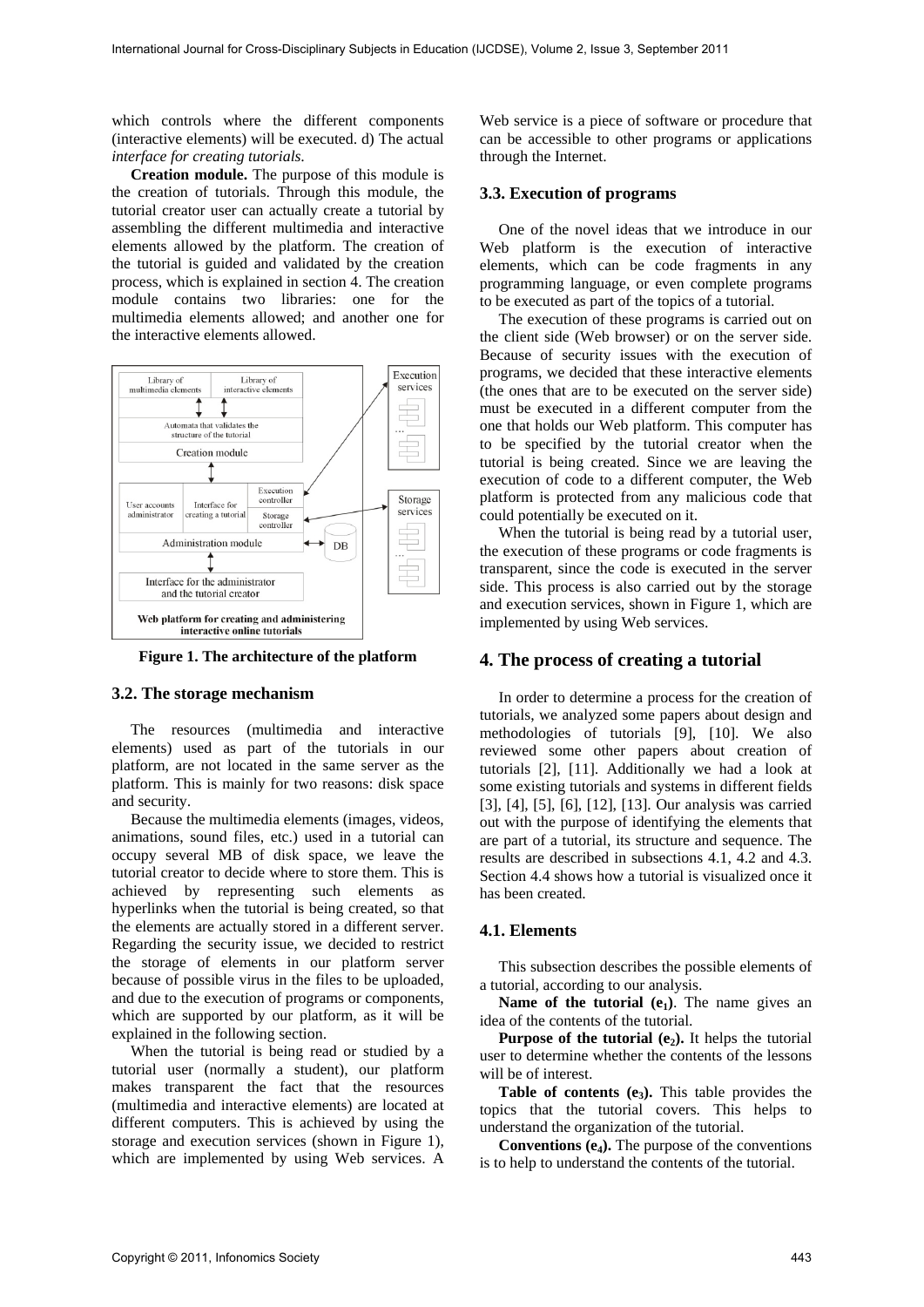**Copyright**  $(e_5)$ . This element describes the owners of the contents of the tutorial.

**Notes**  $(e_6)$ . These notes specify the requirements and recommendations for the users of the tutorial.

**Name of the topic**  $(e_7)$ **.** It gives an idea of the topic or lesson to be taught. This applies to topics and subtopics. Every topic has a name.

**Explanation of the topic (eg).** It provides a short introduction or explanation of the topic or lesson to be taught.

**Multimedia elements (e<sub>9</sub>).** These elements help to better understand the topics; and they can be images, videos, sound files, and animations.

**One-step explanation**  $(e_{10})$ **.** This explanation describes what the tutorial user should do in order to reach a specific objective, or to learn a specific functionality.

**One-step example**  $(e_{11})$ **.** This element provides an example of one step, in such a way that the tutorial user can better understand.

**Interactive example**  $(e_{12})$ **.** This type of element provides an example, and gives the user the opportunity to interact with it, by following it, or modifying it. With this type of element the user is allowed to visualize the results of the execution of the example. There are many types of examples considered, but at the moment we only have a small set of programming language examples, such as CSS+HTML, JavaScript+HTML, XML+XSL, etc.

**Interactive exercise**  $(e_{13})$ **. This type of element is** used to request the tutorial user to do an exercise. It is necessary to describe the aim of the exercise, so the tutorial user knows the result to be achieved. This interactive exercise is supposed to rely on the previous lessons of the tutorial. The interactive exercise is normally used for the performance evaluation tests (see Section 5).

**Performance evaluation tests (e<sub>14</sub>).** These elements are tests that are intended to evaluate the performance of a student for particular sections of a tutorial, or for an entire tutorial. Section 5 is dedicated to describe the different types of performance evaluation tests that our platform offers.

# **4.2. Structure**

We define the structure of a tutorial through a regular expression [14], which helps us identify the automata for validation. The structure of a tutorial is defined as follows.

# $e_1e_2e_3e_4?e_5?e_6? [e_7e_8e_9* [e_{10}(e_9|e_{11}|e_{12}|e_{13})*e_{14}*]]^+$  (1)

Where  $e_i$  ( $i = \{1, \ldots 14\}$ ) represents the elements described in section 3.1. The "?" symbol indicates zero or one occurrences of the element; the "\*" symbol indicates zero or more occurrences of the element; and the "+" symbol means that the element can appear one or more times. The square brackets "[

]" and the parentheses "( )" are only used to group elements; and the "|" symbol is used as the logic operator "OR".

According to our analysis, the creation of a tutorial follows the structure described in (1). For example, when a tutorial creator starts creating a tutorial, the first step will be to provide the name and purpose of the tutorial; next it will be needed to specify the table of contents; after that, the conventions; then the copyright and notes; next the topics of the tutorial, and so on.

Figure 2 illustrates the Web interface that allows the creation of a tutorial, with some of the elements described in subsection 4.1. The tutorial creator is responsible for the input of every element of the tutorial: name and purpose, table of contents, conventions, copyright, notes, and topics. For every topic, the tutorial creator will input one of the actual topics of the tutorial, which can contain text, images, videos, animations, sound files, interactive examples, and interactive exercises.

| <b>Contents</b>    | Name of the tutorial                                              |  |
|--------------------|-------------------------------------------------------------------|--|
| Name and purpose   | Fundamentals of Web Programming                                   |  |
|                    | Purpose                                                           |  |
| Table of contents  | The purpose of this tutorial is to teach the HTML                 |  |
| Conventions        | markup language to be able to produce simple static<br>web pages. |  |
| Copyright          |                                                                   |  |
| <b>Notes</b>       |                                                                   |  |
| Topics             |                                                                   |  |
|                    |                                                                   |  |
| Topic 1            |                                                                   |  |
| Topic <sub>2</sub> |                                                                   |  |

**Figure 2. Web interface for creating a tutorial** 

Figure 3 illustrates the Web interface to input one of the different interactive exercises supported in the platform (CSS+HTML), which allows the tutorial creator to specify fragments of code in CSS and HTML.

| chtml><br>۰                                                                                  |
|----------------------------------------------------------------------------------------------|
| chead><br><br><br>body><br>chi>C33 Example<br>cp>Example of a paragraph with format.c/p><br> |
|                                                                                              |
| ×<br><b>CSS Example</b>                                                                      |
|                                                                                              |
|                                                                                              |

**Figure 3. Creating a topic with an interactive exercise (CSS+HTML)**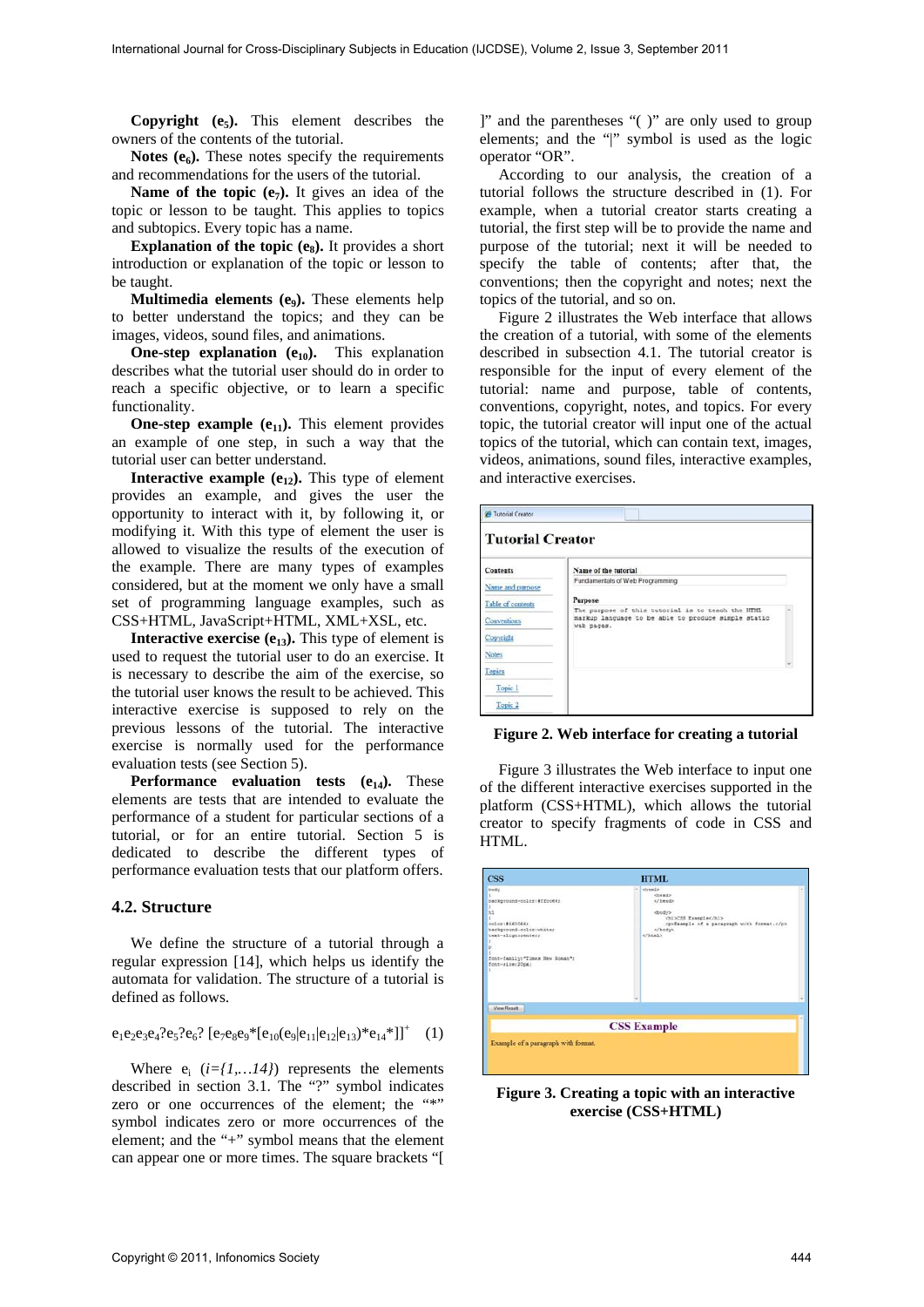The inclusion of interactive elements in a tutorial will help the tutorial user to better understand the lessons, since the programs (code fragments) are executed online, without the need of installing any program or environment on the computer of the tutorial user.

#### **4.3. Sequence**

A sequence of topics and/or steps should be established once the tutorial has been created. The sequence will define the order in which the topics of the tutorial should be covered by the tutorial user. Because there are different types of tutorials, the definition of a sequence is optional.

If we think about a tutorial to learn how to cook, and each recipe is a topic in the tutorial, it is not important what recipe is read first by the tutorial user, because the recipes are independent. In this case it is not necessary to establish a sequence for the topics, as can be seen in Figure 4.



**Figure 4. A tutorial with no sequence of topics** 

However, if we think about a tutorial to learn how to program in the C programming language [9], we cannot skip topic 1 (which is about *data types and pointers*), and jump to topic 4 (which is about *data structures*), because the tutorial user would not be able to understand topic 4. In this case, the tutorial creator must establish a sequence in the tutorial, where the topic 1 would be the first topic to be read by the tutorial user, next topic 2, then topic 3, and so on. This is illustrated in Figure 5.

The sequence of topics has more sense when the tutorial user has also defined a performance evaluation test for each topic of the tutorial. The tests can be used to determine whether the student can continue with the following section of the tutorial, based on the score obtained. Please see Section 5 for a description of the different types of performance evaluation tests that the platform offers. These tests can be defined for every topic of a tutorial.



**Figure 5. A tutorial with a sequence of topics** 

#### **4.4. Visualization**

Once the tutorial has been created, and a sequence of topics has been established, it is ready to be published and made accessible to potential tutorial users (students). We are considering having different styles of visualization, which would be determined by the tutorial creator.

Figure 6 shows an example of the visualization of a tutorial that is ready to be studied by tutorial users. It is divided in three panels: the top panel shows the name of the tutorial; the left panel contains the table of contents, with topics and subtopics; and the right panel shows the contents of a specific topic of the tutorial (observe that a topic already includes text and multimedia elements, such as images, videos, and audio files). Section 6 explores some usability principles that we are considering to make tutorials more attractive and effective to users.

| <b>About WOX</b><br>What is WOX?<br>Handlers.<br>News<br>Using WOX<br>Quick look<br>Data types mapping<br><b>Printing</b><br>1-D Printfor Arrays<br>N-D Printive Arrays<br>Object Arrays<br>Lists<br>Maps<br>Reterences<br>JavaDoc WOX<br><b>Authors</b><br>Carbs Jamez<br>Simon Lucian | What is WOX?<br>Overview                                                                                                                                                                                                                                                                                                                                                                                                                                                                                                                                                                                                                          |
|-----------------------------------------------------------------------------------------------------------------------------------------------------------------------------------------------------------------------------------------------------------------------------------------|---------------------------------------------------------------------------------------------------------------------------------------------------------------------------------------------------------------------------------------------------------------------------------------------------------------------------------------------------------------------------------------------------------------------------------------------------------------------------------------------------------------------------------------------------------------------------------------------------------------------------------------------------|
|                                                                                                                                                                                                                                                                                         | WOX is an XML senalizer for Java and C# objects. In other words, WOX is a library (woxSenaliz<br>and back again. One of its main features is the generation of standard XML, which is language<br>generated XML to reconstruct the object back to C#; and viceversa.<br>WOX provides a simple and robust way of serializing objects to XML. It is easy to use, and you o<br>provided, and you are free to adapt it for your own purposes.<br><b>Kirkendet Asso</b><br>Java Web Services<br><b>AGPAKT Ages</b><br><b>MCF Sandore</b><br>Grid Computing Apps LMT<br>Features<br>Some of the WOX main features are described in the following video. |

**Figure 6. Visualization of a tutorial** 

#### **5. Performance evaluation tests**

In order to measure the performance of a student while studying a tutorial, our platform allows defining *performance evaluation tests*, which are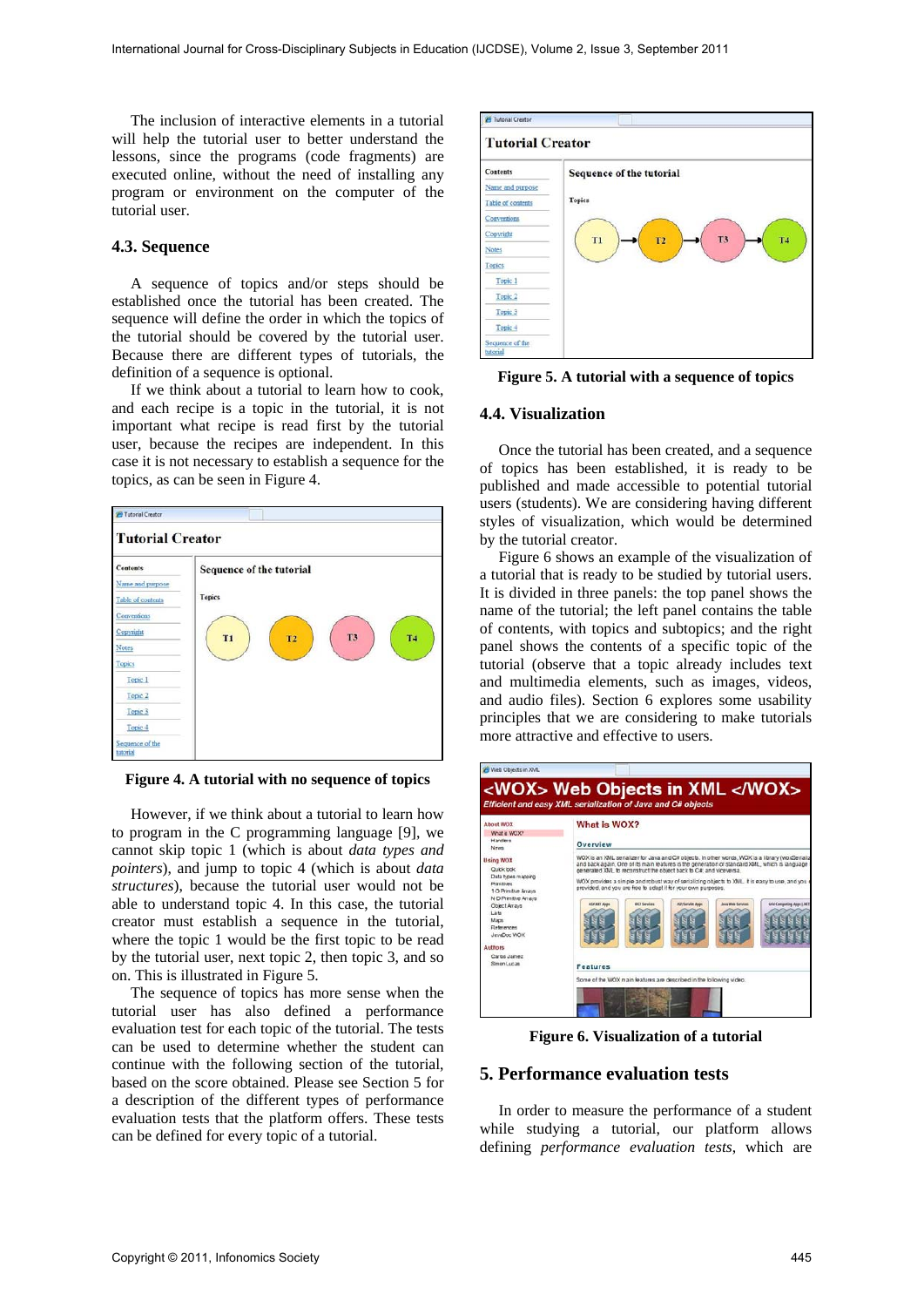intended to evaluate the performance of a student for particular topics of a tutorial, or for an entire tutorial. In this section we describe the different types of performance evaluation tests that our platform offers. We also explain the aspects taken into consideration for the evaluation of a test.

# **5.1. Types of tests**

In this subsection we provide a description of the different types of performance evaluation tests supported by our platform. The types of tests are determined by the types of questions that they allow. We have classified them in six types of tests: multiple-choice questions, true/false questions, freetext questions, interactive-exercise questions, mixed questions, and other tests.

When a tutorial is being created, the tutorial creator can also create a performance evaluation test for every topic of the tutorial, so the performance of the student can be measured on a topic basis. A test can also be defined for the entire tutorial.

**Multiple-choice questions.** For this type of test, the platform allows specifying the number of questions, the questions themselves, and their possible answers. In order to define this type of test, the tutorial creator provides the number of questions, and then proceeds to enter the questions (one by one) together with their answers. For each question entered only one answer can be correct, and this must be specified by the tutorial creator once all the answers have been entered.

For the tutorial user (student) this type of test will be presented as a list of questions, where each question will be followed by all its possible answers. The student will be able to select only one of the answers and continue with the rest of the questions. Once the test has been completed by the student, the platform will evaluate every answer, by comparing it with the correct answer given by the tutorial creator; and at the end of the evaluation a score will be presented to the student.

**True/false questions.** Similarly to the previous type of test, the platform allows defining the number of questions, the questions, and the possible answers for every question. The questions are also entered one by one, but in this type of test only two possible answers are allowed: True/False, Yes/No, 0/1, or any pair of answers that can be defined by the tutorial creator. For every question only one of the two answers can be correct, and this must be specified by the tutorial creator.

This type of test is presented as a list of questions with two possible answers for each question. The student is able to select only one of the two answers for each question. At the end of test the platform will evaluate the answers given by the student, and a score will be provided on screen.

**Free-text questions.** This type of test only allows specifying the number of questions, and the questions. The tutorial creator cannot create a fixed set of possible answers for every question.

Because of its nature, this type of test is presented to the student as a list of questions with an empty text area for each question, where the student is able to write an answer. Once the test has been completed, all the answers are stored in the platform. The evaluation of the answers will be carried out by the tutorial creator at a later time, and a score will be given to the student. This type of test is more suited for those questions where an answer cannot be restricted to a fixed set of answers.

**Interactive-exercise questions.** For this type of test, the platform allows specifying the number of questions, the questions, and for each question the type of interactive exercise associated with it. The only interactive exercises allowed in this type of test are those that have already been registered with the platform (for example: HTML+CSS, XML+DTD, XML+XSLT, HTML+JavaScript, etc.). The tutorial creator enters the questions one by one, together with the associated interactive exercises.

In this type of test the student is presented a list of questions with their associated interactive exercises in a text area. The student is allowed to interact with the exercise by modifying it in the text area provided. Once the test has been completed, all the answers (the interactive exercises) are stored in the platform. The evaluation of the answers (which include the interactive exercises) will be carried out by the tutorial creator at a later time, and a score will be given to the student. Part of our further work for this type of tests, is to automate the process of evaluating an interactive exercise, by providing an evaluation module for every type of interactive exercise registered in the platform.

**Mixed questions.** This type of test allows a mixture of questions from the other types of tests provided by the platform.

The visualization of this type of test is also as a list of questions, where the student will answer each question according to the types described previously. It should be noticed that in this type of test, the platform will only score those answers that can be evaluated automatically; and for those answers that require the tutorial creator to evaluate them (such as the free-text and interactive-exercise questions), the platform will store the answers, and give the score at a later time.

**Other tests.** We believe that the majority of topics in a tutorial can be evaluated with any of the five different tests supported by the platform. However, we are considering the addition of tests with other different types of questions, such as: word association, where the student associates words from two columns; sentence completion, where the student completes a sentence with specific words; image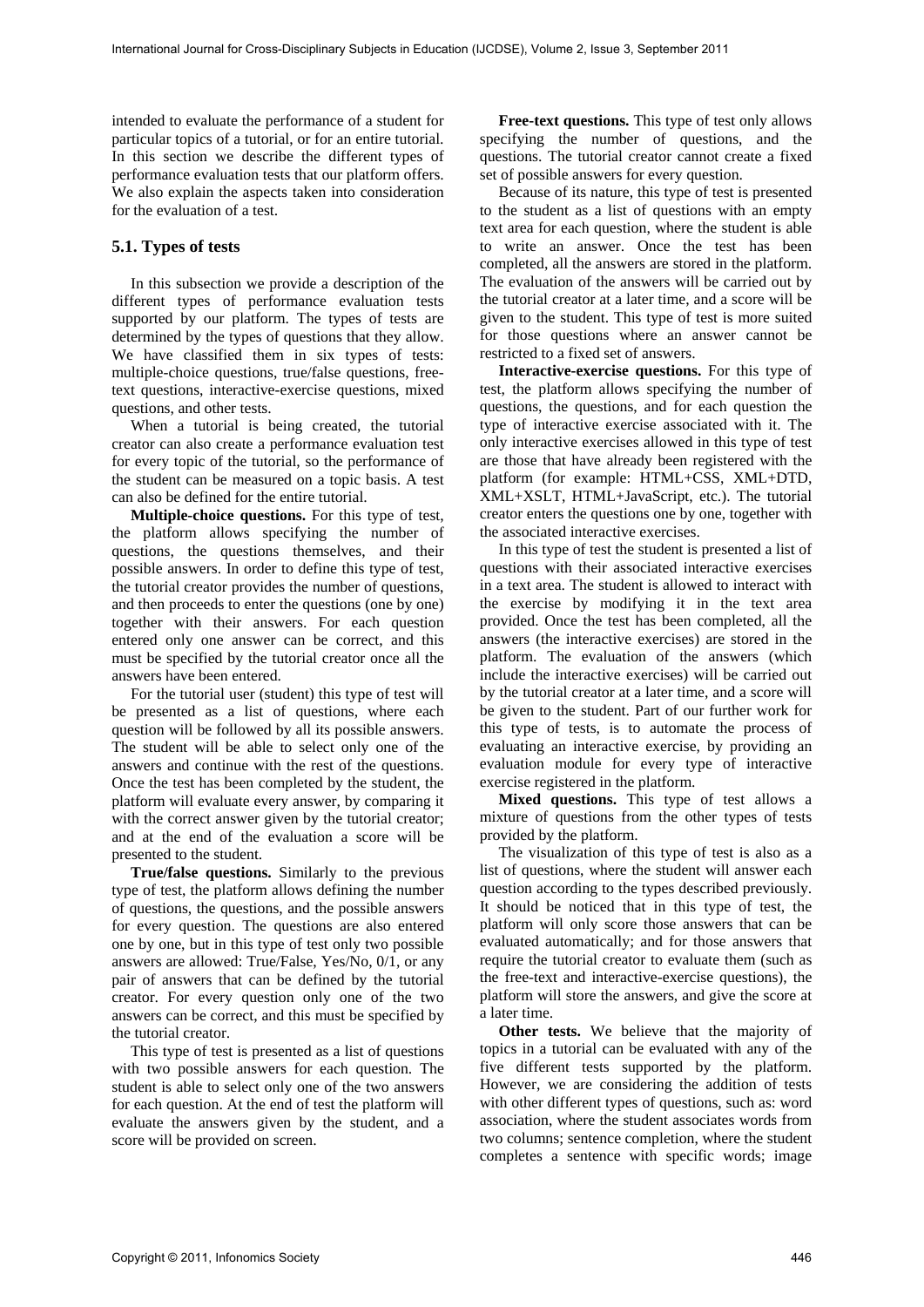association, where the student associates images from two columns; among others.

## **5.2. Evaluation**

In order to measure the performance of a student, the evaluation of every test is required. There are three aspects that control the evaluation of a test in our platform: the numerical value given to individual questions, the time to complete the test, and the passing score.

**Value of questions.** Every question registered in the platform as part of a test has a numerical value associated, which is entered by the tutorial creator. The numerical value is used to calculate the score of a student, once a test has been completed. The total score that a student can get for a test is calculated as the sum of all the individual values of the questions that are part of the test.

**Time to complete a test.** The tutorial creator can specify the maximum period of time that a student can take to complete a test. The time is entered as a number of seconds. In a future release of our platform, we are considering the possibility of providing another type of presentation of our tests; not only as a continuous list of questions, but also presenting the questions one by one. In this way, we could also associate a maximum period of time for answering every individual question.

**Passing score.** The platform allows defining the passing score for every test, so that the performance of the student can be measured. The passing score is also used to determine whether the student can continue with the following topic of the tutorial (if the topics have a sequence specified). If the passing score is not important to continue to the next section, the tutorial creator can specify it as zero.

The passing score cannot be greater than the sum of all the individual values associated to the questions of a test (this is validated by the platform).

# **6. Usability**

Because our Web platform is used for educational purposes, the usability is an important issue to be considered. A system that is usable must be effective, efficient, easy to learn and easy to remember [15], [16]. We are following several design principles in our platform in order to improve its usability. We have divided them in three levels: the development level, the tutorial creation level, and the visualization level. In this section we discuss the principles we use in each of the levels described.

#### **6.1. Development level**

The development level refers to the actual implementation of the platform. We consider two main usability principles for the development of the platform: efficiency and accessibility.

**Efficiency.** This principle is normally related to the time spent by a user on a particular Web page to complete a task. We achieve efficiency in the development of the platform in several ways: providing light Web pages, which separate the programming code; creating modules according to the functionality; using external services for execution of programs; using external storage mechanisms for multimedia elements; etc. This does not only achieve the efficiency principle, but also allows a scalable and flexible platform.

**Accessibility.** This principle is related to how accessible our platform is. We achieve this principle by providing access to our platform through the Web, without restricting its use to any special Web browser, or commercial software. We also avoid the use of plug-ins or external libraries to be installed on the user computers. The platform is being developed using standard technologies such as XHTML, CSS, DOM, JavaScript, among others. Additionally we also consider the use of cross-browser compatibility techniques where necessary.

## **6.2. Tutorial creation level**

The tutorial creation level has to do with the Web interface used by the tutorial creator/administrator. The main issues we are considering for the implementation of this Web interface are related to the ease of use, and the manipulation of the basic multimedia elements it allows: images, videos, sound files, interactive examples, and text. In this level we consider four usability principles: consistency, visibility, feedback, and simplicity.

**Consistency.** This principle is about maintaining the same style throughout the platform. This is achieved, for example, by using the same appearance and position for common elements, such as buttons, menus, forms, links, etc., so that the user of the platform can learn the functionality more easily. In our platform, when the tutorial creator starts creating a new tutorial, a design and page style can be specified, which will be used throughout the tutorial. When the tutorial is visualized by the students it will be shown with the same appearance in all the Web pages, ensuring visual consistency.

**Visibility.** The visibility principle aims to have all the important parts of an interface "visible" to the user, which means that the platform must be intuitive for a user to find specific functionality by only looking at the buttons of a menu, or the text in hyperlinks, for example. This is normally achieved by grouping elements with similar functionality, using tool tips on buttons, using image buttons, adding descriptive texts to hyperlinks, for example.

**Feedback.** This refers to provide a *reaction* for the *actions* carried out by the user of the platform, so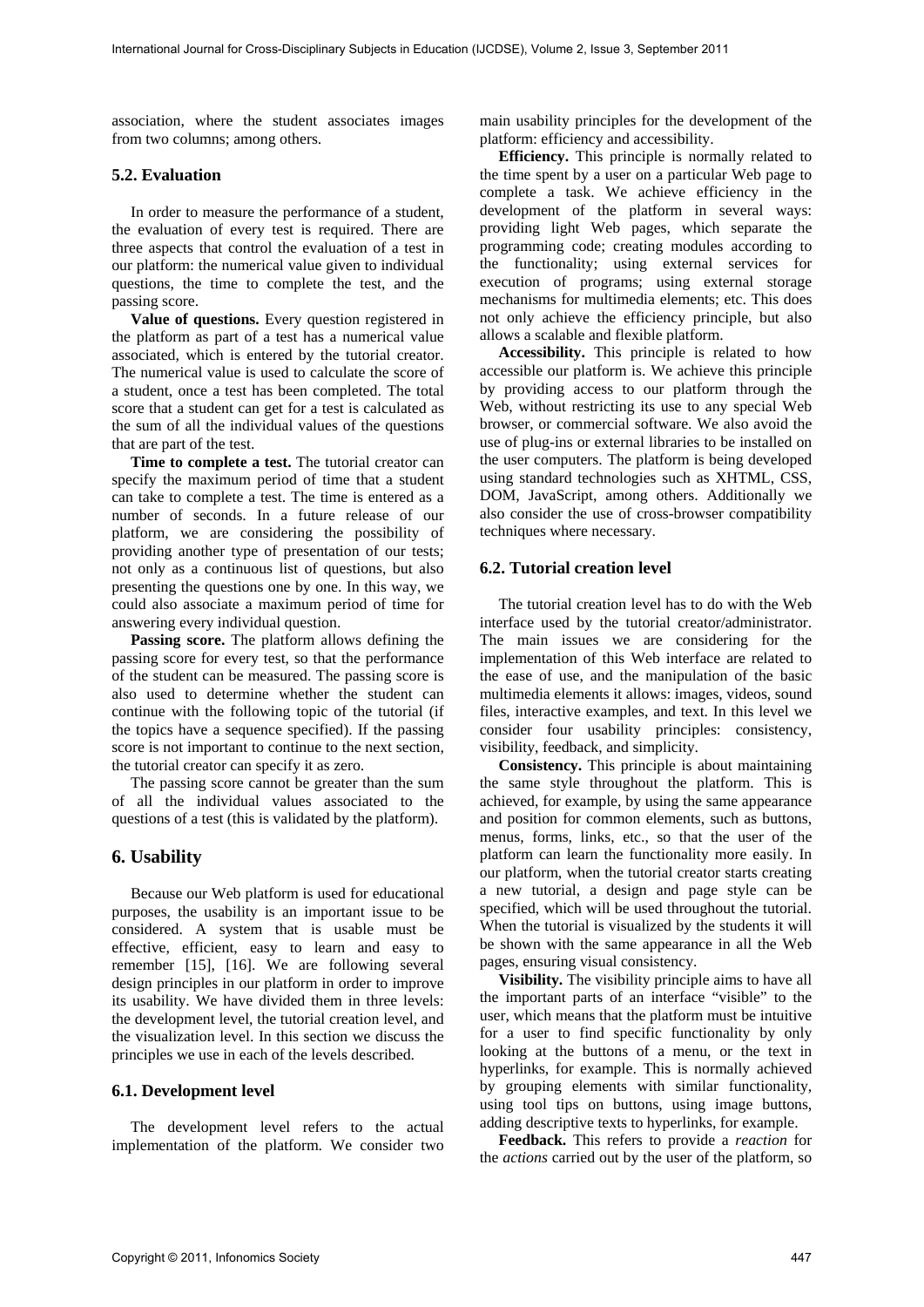that the user knows the next action or set of actions to be done [17]. Our Web platform clearly shows the actions to be taken by a tutorial creator when creating a tutorial through its wizard with a status bar that indicates the tasks/steps already completed. If a task or action cannot be completed by the platform, a notification message is shown to the user with the cause of the problem, so that the user knows what to do next. If feedback is appropriately implemented, it can help to fix problems quicker.

**Simplicity.** It is one of the most important principles on a Web interface. For Maeda [18], the simplest way to achieve simplicity is through thoughtful reduction; which means that unnecessary icons, buttons, boxes, lines, graphics, shading, and text should be removed to offer a cleaner and easier interface. In order to achieve simplicity in our Web platform we only offer the functionality and features that the user needs to complete a certain task.

#### **6.3. Visualization level**

The visualization level refers to the Web interface seen by the students of a tutorial. Currently, we only include principles based on the content and presentation, focusing mainly on the design of the user experience [19], [20]. The aim of this level is to provide a pleasant user experience for the student. We are still working on following some basic usability recommendations on content and presentation, such as those concerned to the use of lowercase and uppercase fonts, background colors, font styles, font sizes, font colors, text alignment, text spacing, etc.

# **7. Conclusions**

In this paper we have presented a novel Web platform for creating and administering interactive online tutorials, and performance evaluation tests. The platform is easy to use and guides the tutorial creator to produce tutorials which contain not only text and images, but also multimedia elements, interactive examples, and different types of tests to measure the student performance.

One of the novel ideas that we introduce in our Web platform is the execution of interactive elements (on the client side or the server side), which can be fragments of code in any programming language, or even complete programs to be executed as part of the topics of a tutorial.

The possibility of creating and administering a variety of performance evaluation tests for every topic of a tutorial is also a very important feature of our Web platform, which makes it ideal to measure the progress of students.

# **8. Future work**

We require further work to complete the development of this Web platform, and to support more types of interactive elements as part of the tutorials, such as programs in different programming languages, or the validation of fragments of code with external execution services.

We also plan to support additional performance evaluation tests, and to provide different types of presentation for them, not only as a continuous list of questions. Concerning the automation of the process to evaluate an interactive exercise test, it also requires further work to implement a separate module that provides evaluation services.

The contents and visualization of tutorials are other important issues to be considered in our platform, in order for tutorials to be effective learning tools for our students. We are working on the implementation of all the usability principles on our platform.

# **9. References**

[1] Stahl, G., Koschmann, T., & Suthers, D. "Computersupported collaborative learning: An historical perspective", in R. K. Sawyer (Ed.), Cambridge Handbook of the Learning Sciences (pp. 409-426), Cambridge, UK, Cambridge University Press, 2006.

[2] Max Ferzzola, "Como escribir un tutorial (how to write a tutorial)", http://www.neoteo.com/como-escribir-untutorial-5138.neo (Accessed in December 2010).

[3] SUMS, http://www.gla.ac.uk/sums (Accessed in December 2010).

[4] Tutorio, http://www.tutorio.com (Accessed in December 2010).

[5] W3schools, http://www.w3schools.com (Accessed in December 2010).

[6] Howtogenerator (a tool to generate simple tutorials), http://www.queech.com/janine/howto/howtogenerator.html (Accessed in December 2010).

[7] R. M. Aguilar, V. Muñoz, M. Noda, A. Bruno, and L. Moreno, "Verification and Validation of an Intelligent Tutorial System", *Journal of Expert Systems with Applications*, Pergamon Press Inc., Tarrytown, NY, USA, Volume 35, Issue 3, pp. 677-685, October 2008.

[8] G. Lynch, and P. Paasuke, "Key Elements of the Tutorial Support Management Model", *Australasian Journal of Educational Technology*, Volume 27, No. 1, pp. 28-40, 2011.

[9] Carol C. W. Hulls,Adam J. Neale, Benyamin N. Komalo, Val Petrov, and David J. Brush, "Interactive Online Tutorial Assistance for a First Programming Course", *IEEE Transactions on Education*, Volume 48, No. 4, pp. 719-728, November 2005.

[10] Eugenia Fernandez and Elizabeth Rubens, "Developing Online Tutorials: The Methodology and the